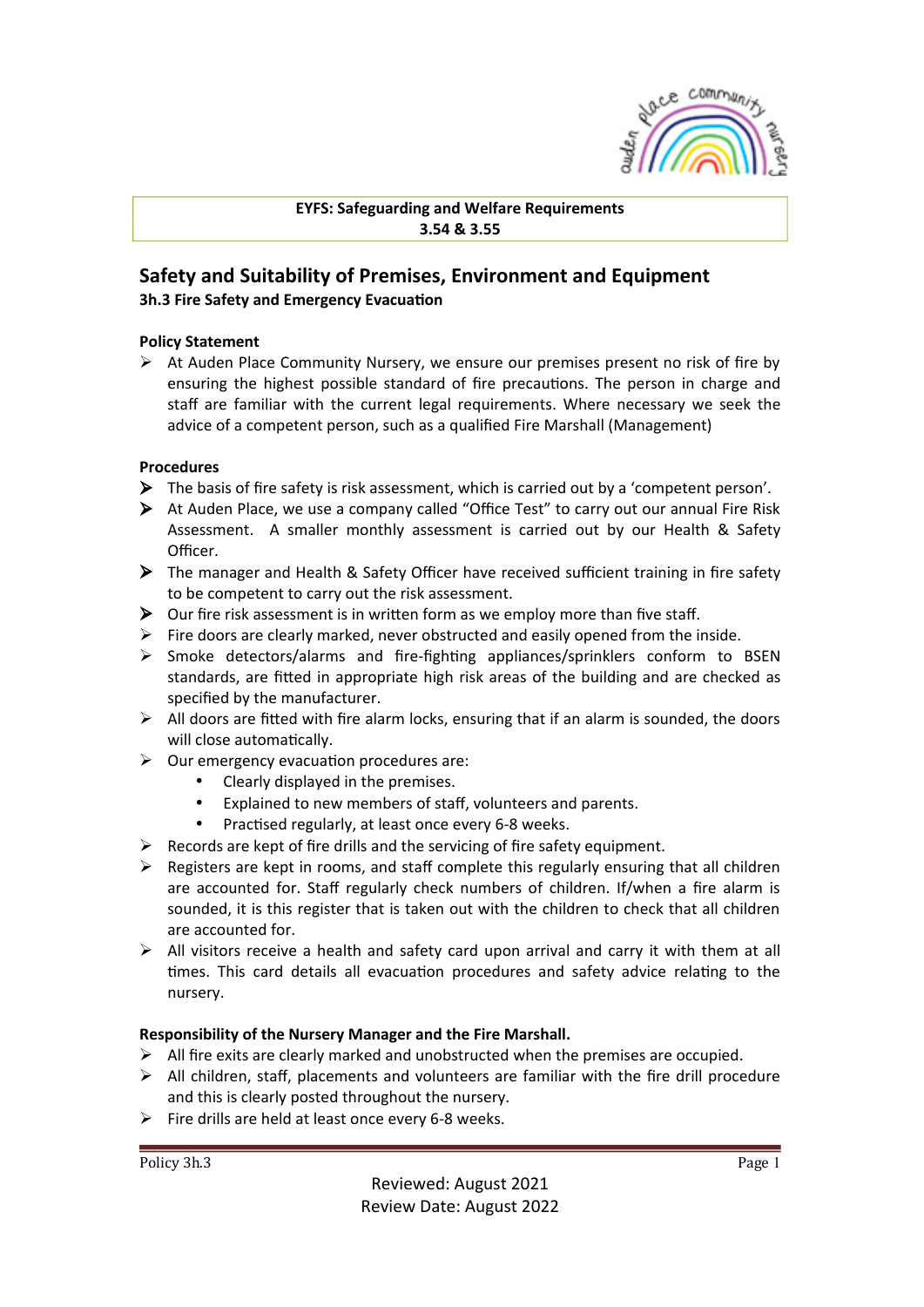

- $\triangleright$  All high-powered electrical appliances (e.g. cookers) are turned off at the mains as part of the lock-up procedure.
- $\triangleright$  All portable electrical equipment is annually tested in accordance with P.A.T. (portable appliance testing).
- $\triangleright$  All fire-fighting appliances are clearly visible and not abused, e.g. used as door props.
- $\triangleright$  All staff are trained in fire safety and this training is regularly updated.

### **Responsibility of the Employer in Conjunction with the Nursery Manager:**

- $\triangleright$  Adequate fire extinguishers of the appropriate type exist and are properly maintained.
- $\triangleright$  The premises are inspected annually for fire safety.
- $\triangleright$  Staff are aware of the different types of fire extinguishers and how to use them. This will be part of a full training session on fire safety.
- $\triangleright$  Fire and smoke alarms are fitted as required and regularly checked.

#### **Fire and Emergency Evacuation Procedures**

The following procedures are to be followed by any visitor, staff member or contractor in the event of a fire or other hazard:

- Pressure should be applied to the red boxes to initiate the alarms.
- The first priority of nursery staff must be to ensure that children are safely evacuated.
- Only fight the fire if it is possible to do so without endangering yourself or others, using the appliances provided, and only if you have received training and/or had experience in the use of the available appliances. Do not be a hero.
- Upon hearing the fire alarm the nursery must be evacuated in accordance with the instructions specified in the fire notice, a copy of which is displayed in every room. Escort the children quickly, quietly and calmly from the building through the exits, closing the door behind you. Do not stop to collect personal belongings.
- The first member of staff passing it must collect the daily register and take it to the assembly point. All registers from the rooms must be brought with the children in the evacuation.
- Having evacuated the building, all staff, children, visitors and contractors must report to the assembly point specified in the fire notice.
- Call the Fire Brigade (999)
- The assembly point is at the back entrance to Flats  $8 13$ .
- The room seniors and management will check the names of all children and staff against registers and, if necessary, conduct a second count to ensure that no-one is missing.

It is the duty of all members of staff to familiarise themselves with the instructions set out in the fire notice and take responsibility for visitors in the event of an evacuation.

The fire drill record must contain:

- $\triangleright$  Date and time of the drill.
- $\triangleright$  How long it took.
- $\triangleright$  Whether there were any problems that delayed evacuation.
- $\triangleright$  Any further action taken to improve the drill procedure.

Policy 3h.3 Page 2